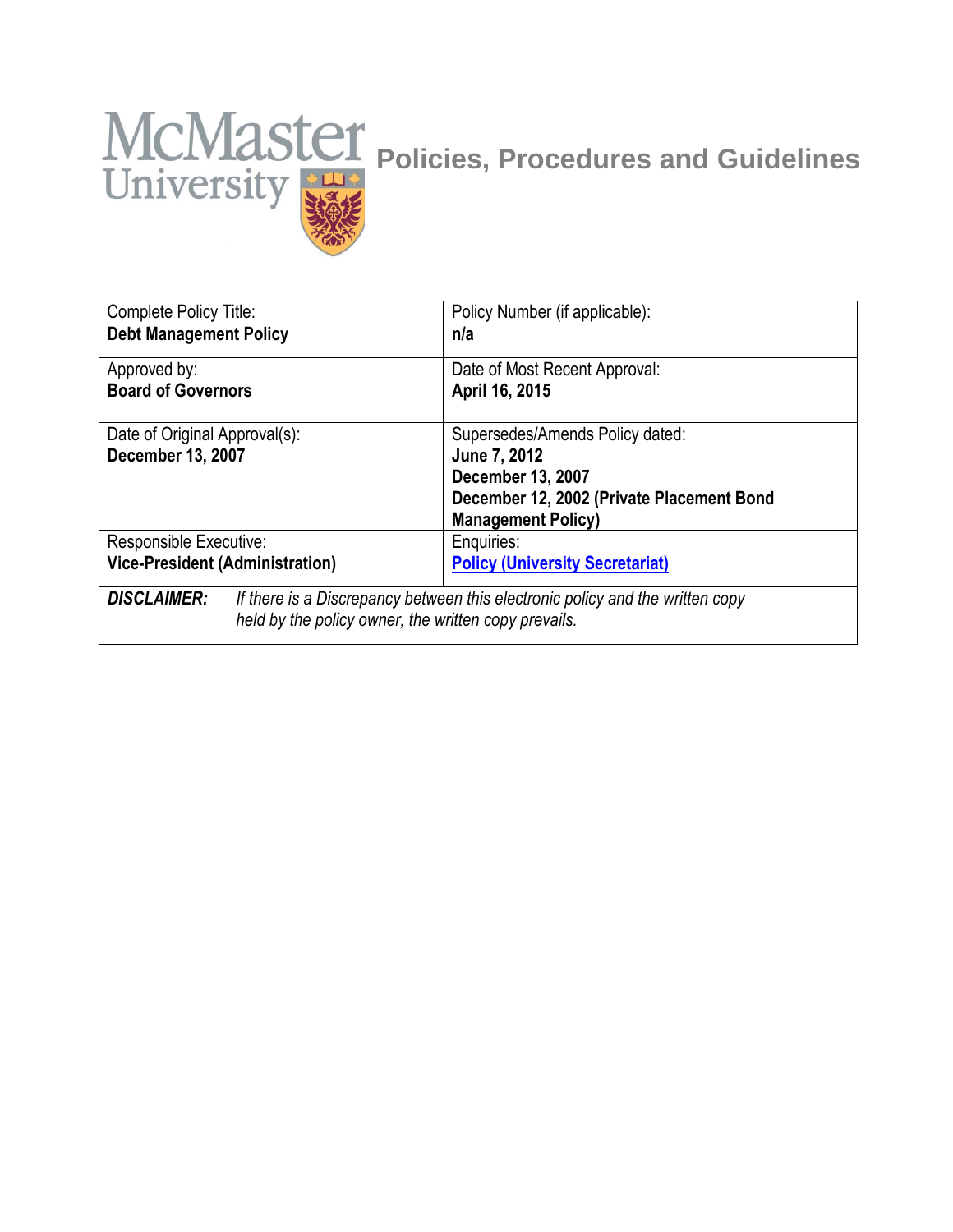# **TABLE OF CONTENTS**

|                                                         | Page         |
|---------------------------------------------------------|--------------|
| $SECTION 1 - PREAMBLE$                                  | $\mathbf{2}$ |
| <b>SECTION 2 – PURPOSE</b>                              | 2            |
| <b>SECTION 3 – ESTABLISHMENT OF POLICY RATIOS</b>       | 2            |
| <b>SECTION 4 – COMPLIANCE WITH COVENANTS</b>            | 4            |
| <b>SECTION 5 - PROJECT APPROVAL AND LOANS</b>           | 5            |
| <b>SECTION 6 – REVIEW AND OVERSIGHT FOR THIS POLICY</b> | 5            |
|                                                         |              |

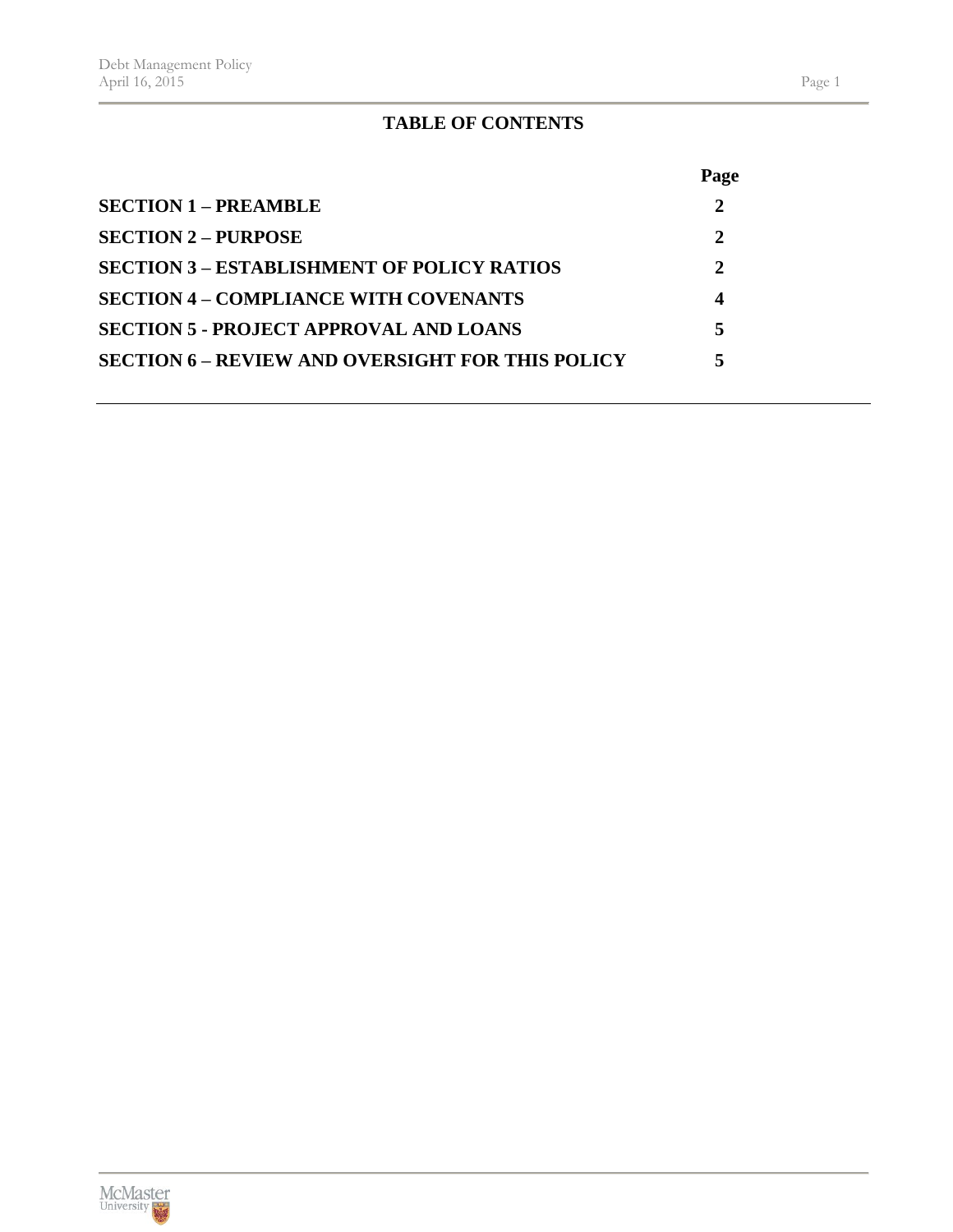### SECTION I - PREAMBLE

This document serves to outline the application and use of external debt by McMaster University. This policy further outlines internal methods used for the assessment of proposed projects and internal loans.

Since capital projects will continually require a combination of financing sources including internal reserves, external debt, gifts, future revenue streams, grants and deferred contributions, debt will be considered a perpetual component of the University's capital structure. The specific amounts, types and uses of debt will be selected to help the University achieve the lowest cost of capital consistent with the University's risk tolerance profile.

# SECTION II - OBJECTIVES

In order to ensure that debt and University reserves are used prudently, the University will give higher priority to capital projects that are considered mission-critical and/or self-supporting.

The strategic use of debt will be aligned with the University's investment policies to manage the overall cost of capital and limit the level of risk. Bridge financing, derivative products, long term fixed and variable rate debt will all be considered to achieve this goal of risk reduction and reduced cost of capital. In determining different debt strategies, McMaster will take into account the University's assets, liabilities and market conditions when evaluating different debt strategies and instruments.

This policy will help guide the University's on-going relationship with the rating agencies, bond purchasers and external constituents by providing continuous communication and education.

### SECTION III - ESTABLISHMENT OF POLICY RATIOS

The University has established guidelines regarding the optimal amount of outstanding debt through monitoring University-wide ratios. These ratios measure University balance sheet resources and annual cash flow. They can be derived from the University's financial statements and are subject to review periodically.

• *a) Ratio 1 – Available Expendable Resources-to-Debt Ratio:* This ratio measures balance sheet leverage by comparing University unrestricted equity to outstanding debt obligations.

| UNRESTRICTED NET ASSETS +        |                |  |
|----------------------------------|----------------|--|
| $SPECIFIC$ PURPOSE FUNDS+        | $\geq$ 0.6x to |  |
| INTERNALLY RESTRICTED ENDOWMENTS | 1 Ox           |  |
| TOTAL UNIVERSITY DEBT            | coverage       |  |

Management has established an acceptable range of 0.6x to 1.0x (times) coverage. If total debt exceeds 1.67 (1/0.6) times the University's available expendable resources capacity to devote resources to fund other objectives is lower.

• *b) Ratio 2 – Interest Coverage:* This ratio indicates a key determinant of debt affordability as it quantifies the ability for operating revenues to repay the University's current and potential interest burden. Note that interest expense and amortization are credited back to operating revenues since the ratio compares revenues to current debt-related expense.

(EXCESS OPERATING REVENUES +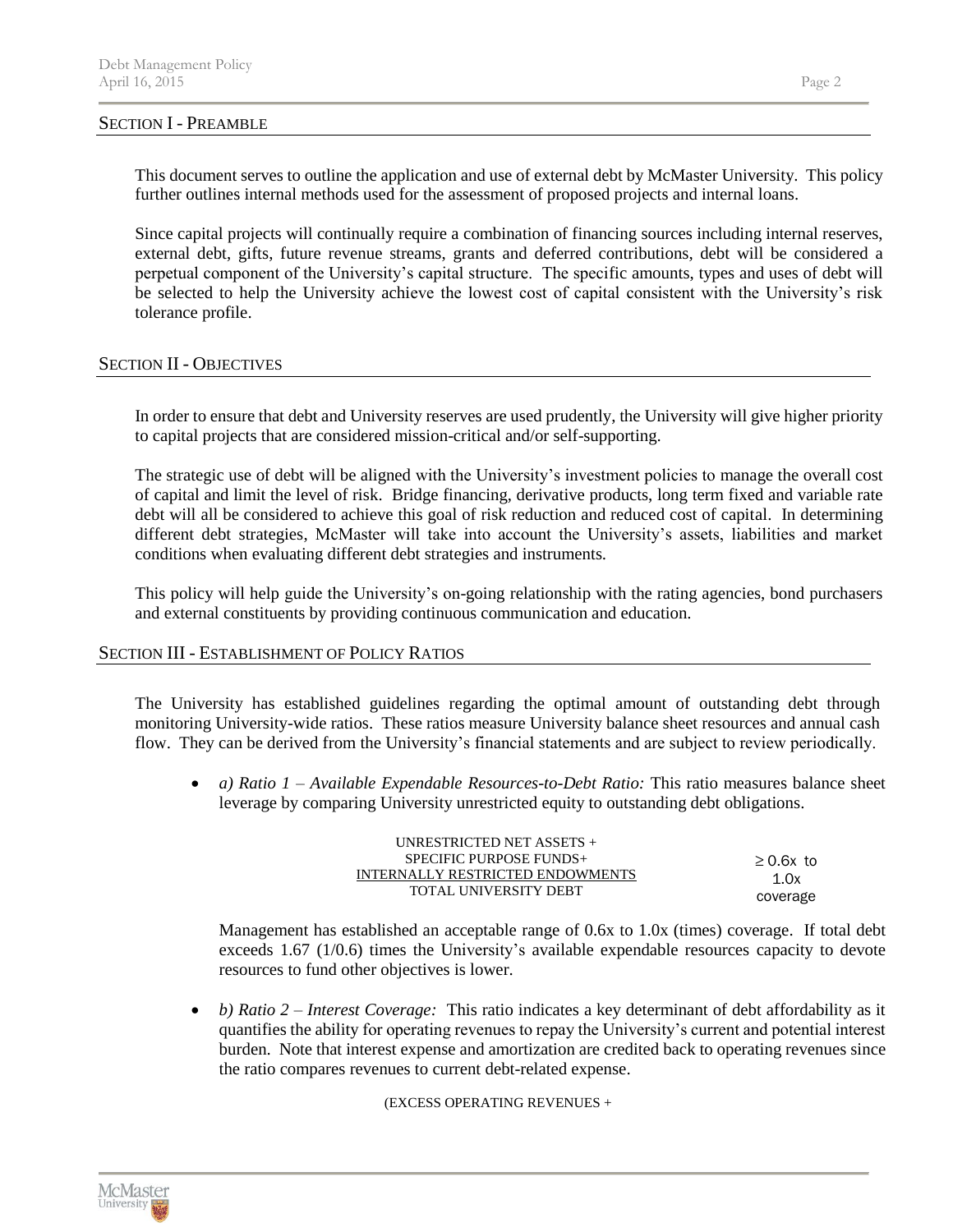### INTEREST EXPENSE+ AMORTIZATION OF CAPITAL - AMORTIZATION OF DEFERRED REVENUES RELATED TO CAPITAL ASSETS) INTEREST EXPENSE

The acceptable range for interest coverage is 2.75 to 3.25x (times) interest expense to ensure significant coverage is available without jeopardizing potential funds available for other internal purposes. Results in excess of 3.25x indicate an ability to afford new debt.

• *c) Ratio 3 – Available Expendable Resources as a Percentage of Revenue:* Available expendable resources represents funds held that are not externally committed, such as unrestricted net assets and internally restricted endowments and specific purpose funds. Management shall ensure that the available expendable resources maintained are at minimum equal to:

### UNRESTRICTED NET ASSETS + INTERNALLY RESTRICTED ENDOWMENTS AND SPECIFIC PURPOSE FUNDS **REVENUE** > 15%

This ratio is to ensure the University has the flexibility to fund capital projects or new loans.

• *d) Ratio 4 – Liquidity Ratio-:* The liquidity ratio measures total university liquidity. Management shall ensure that the cash and short term investments, as well as available lines of credit are greater than one month's expenditures. The proposed measurement is as follows:

> CASH AND EQUIVALENTS + AVAILABLE LINES OF CREDIT EXPENSES/12  $> 1.00$

This ratio is to ensure the University has sufficient liquidity.

Additional ratios, including debt-to-FTE, will be monitored in order to provide management with a more complete understanding of the University credit and financial profile. The ratios and limits are not intended to track a specific rating, but rather will ensure the maintenance of the University's competitive financial profile, funding for internal facilities needs and reserves, and maintenance of financial equilibrium.

# SECTION IV – COMPLIANCE WITH BOND COVENANTS

At the time of review and approval of the Annual Financial Statements of the University, the Audit Committee will review a report that documents the University's compliance with all covenants and obligations associated with any outstanding bonds, including the punctual payment of debt service.

Interest payments will be funded through a combination of operating funds (exclusive of operating grants), ancillary funds, capital funds and investment income, as needed from the sinking fund described below. The University will clearly specify the source of funding for interest payments along with annual costs (trustees, credit rating fees, etc.) in the multi-year financial plan approved by the Board of Governors and the Annual Operating and Ancillary Budget approved by the Board of Governors.

# SECTION V – PROJECT APPROVALS, LOANS AND SINKING FUND

Project Approvals: Since capital projects are the primary driver for capital needs, the University has supplemented its capital project review process with the creation of a Project Priorization Policy to assure that

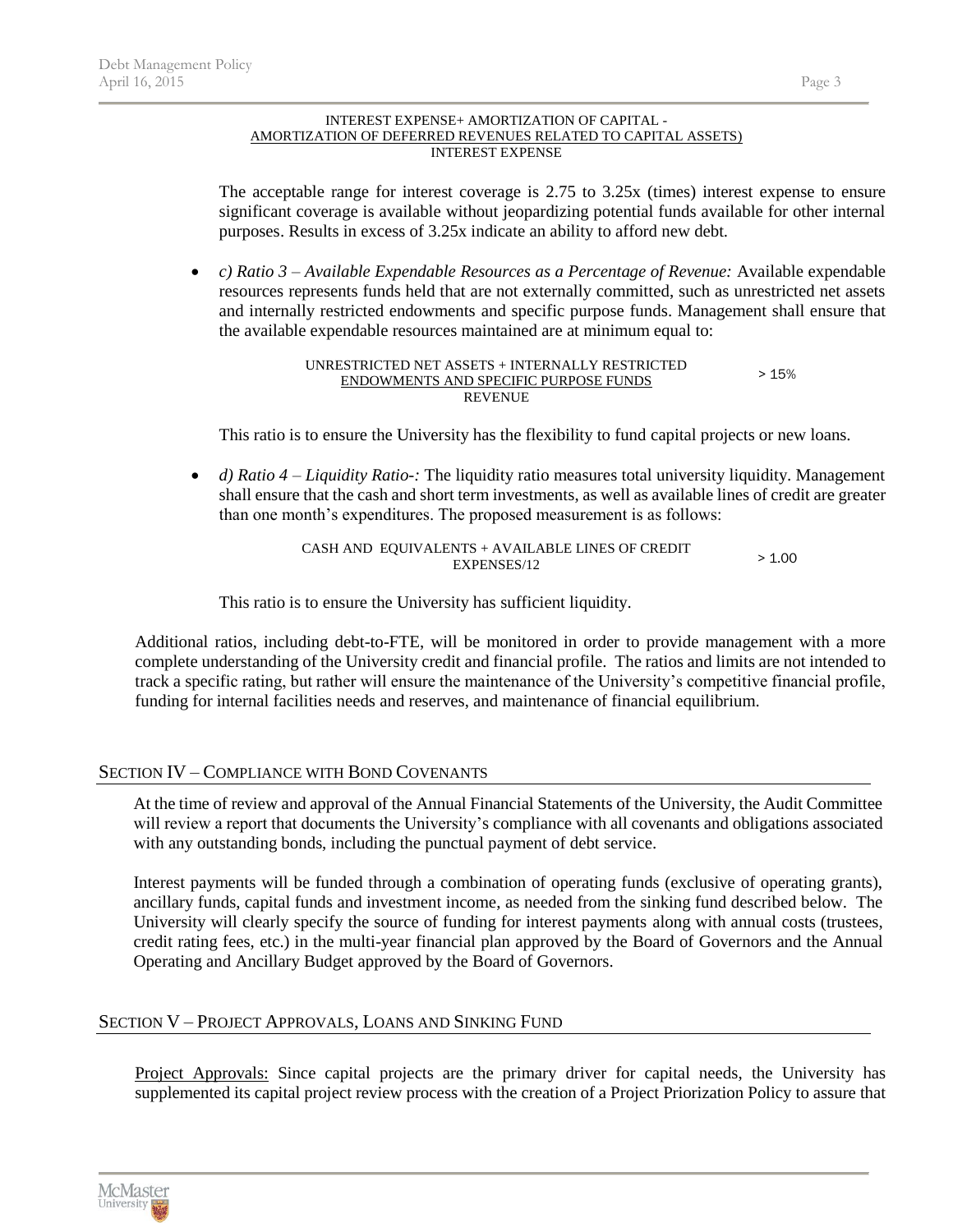approved projects enable the University to remain within the constraints of the current and projected financial ratios of the University. The review process will increase the University's diligence in evaluating project proposals, which should include a description outlining how the project furthers the mission of the University along with a capital budget for the project, including appropriate contingencies for fundraising and construction. Project proposals will also include, at a minimum, annual revenue and expense estimates, including impact on deferred maintenance, so that the on-going impact on University finances can be appropriately assessed. Projects which require less debt financing and projects with projected or established revenues to support on-going expenses along with incremental additional revenues to service the debt obligation will take priority over those projects that cannot support on-going operations and/or debt service associated with said project.

Loans: The University will maintain uniform guidelines for internal loans, regardless of source of funding, for projects which require internal or external University loans. These guidelines will include amortization, prepayment terms and a University-wide blended interest rate reflecting the University's overall cost of capital and cost of administering the loan. To the extent that internal loan payments are not needed to pay annual debt service in a given year, they will be deposited into an internally restricted fund which can be used either to fund additional loans/projects, or to pay debt service in the future, including principal.

Sinking Fund: The sinking fund is designed to provide sufficient funds to repay principal on outstanding debt, when due, and should be invested with the objectives of :

- Maximizing investment earnings over the time horizon and to achieve a minimum annual average rate of return at least equal to the blended rate on the University's debt over the life of the fund.
- Provide appropriate diversification of asset mix to ensure prudent and effective management of the funds.

Based on the long time horizon that exists for the sinking fund, the University has determined that the sinking fund has a moderately high tolerance of investment risk. Therefore, a long-term asset mix strategy with relatively high equity content has been adopted and the sinking fund will continue to be invested within the McMaster University Investment Pool. As such, the Investment Pool's Statement of Investment Policies and Objectives will govern the administration and investment management of the sinking fund.

On an annual basis, the Finance Committee will review the sinking fund value, combined with the accumulated realized and unrealized investment gains and losses allocated to the sinking fund. The Finance Committee will also review the ability of the internal loans, together with the sinking fund value, to support the on-going debt service of the University, and review the calculation of the blended rate. The review will include the objectives of the sinking fund with respect to time horizon and risk tolerance and a re-evaluation of the investment strategy.

# SECTION V – REVIEW AND OVERSIGHT FOR THIS POLICY

This debt management policy will be reviewed annually to remain consistent with the University's objectives and the external environment. The Finance Committee will have on-going oversight and regularly review the asset and liability structure related to this policy. The Committee may recommend revisions to the policy in the future if deemed desirable. The structure of any individual transaction will be based upon overall University needs to ensure that long-term costs are minimized consistent within the context of other strategic objectives and overall risk does not exceed acceptable levels.

At a minimum, management will report the historical debt management policy ratios to the Finance Committee on an annual basis. In addition, management will include a ten-year debt projection in the annual multi-year